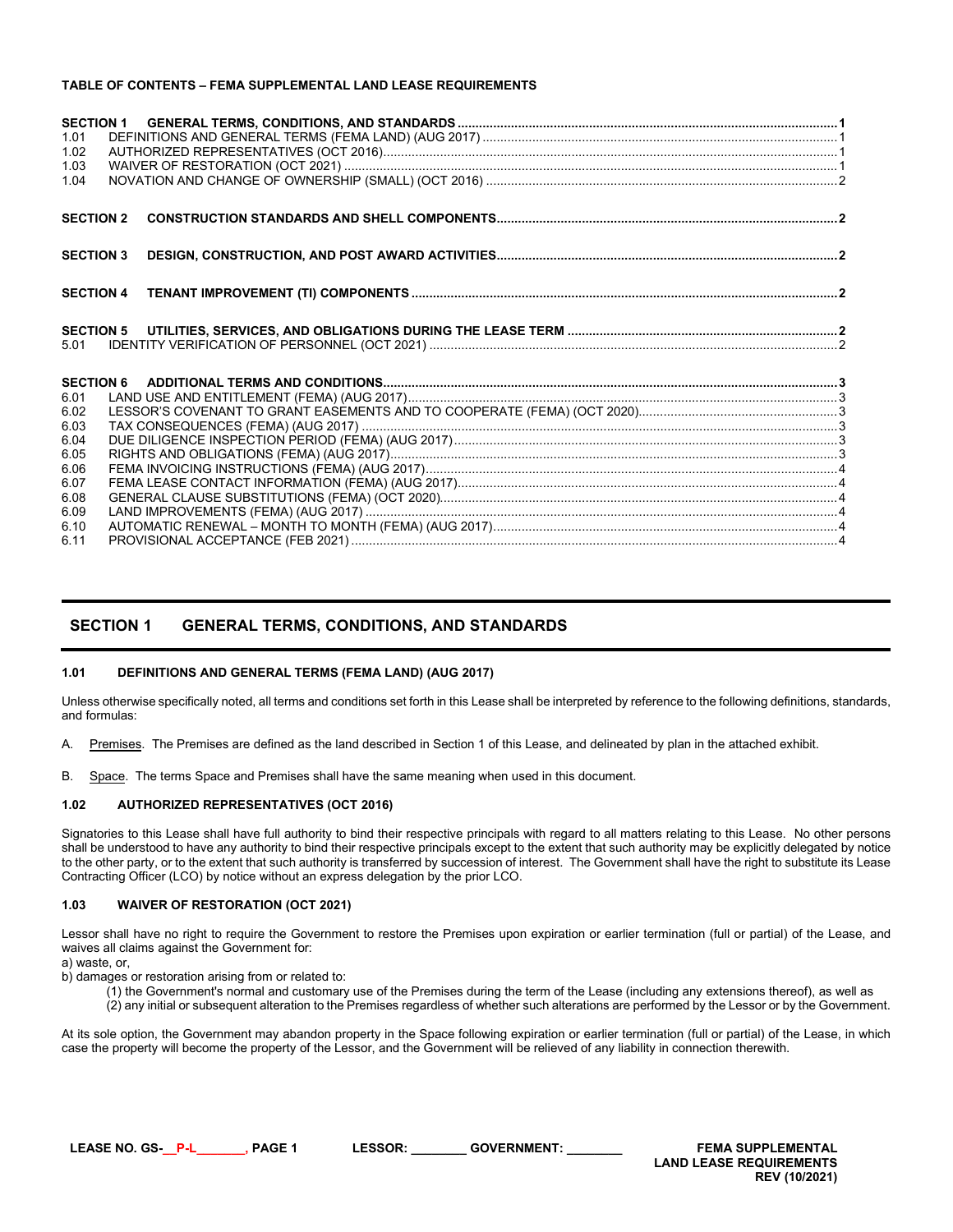#### <span id="page-1-0"></span>**1.04 NOVATION AND CHANGE OF OWNERSHIP (SMALL) (OCT 2016)**

Consistent with GSAM 570.115, in the event of a transfer of ownership of the leased premises or a change in the Lessor's legal name, FAR 42.12 applies.

## <span id="page-1-1"></span>**SECTION 2 CONSTRUCTION STANDARDS AND SHELL COMPONENTS**

THIS SECTION DELETED

## <span id="page-1-2"></span>**SECTION 3 DESIGN, CONSTRUCTION, AND POST AWARD ACTIVITIES**

THIS SECTION DELETED

# <span id="page-1-3"></span>**SECTION 4 TENANT IMPROVEMENT (TI) COMPONENTS**

THIS SECTION DELETED

# <span id="page-1-4"></span>**SECTION 5 UTILITIES, SERVICES, AND OBLIGATIONS DURING THE LEASE TERM**

#### <span id="page-1-5"></span>**5.01 IDENTITY VERIFICATION OF PERSONNEL (OCT 2021)**

The Government reserves the right to verify identities of personnel with routine and/or unaccompanied access to the Government's Space, including both pre and post occupancy periods. The Lessor shall comply with GSA personal identity verification requirements, identified in the CIO P 2181.1 GSA HSPD-12 Personal Identity Verification and Credentialing Handbook. The Lessor can find the CIO policy and additional information at *[HTTP://WWW.GSA.GOV/HSPD12](http://www.gsa.gov/hspd12)*. This policy requires the Government to conduct background investigations and make HSPD-12 compliant suitability determinations for all persons with routine or unaccompanied access to Government leased Space. By definition, this includes at a minimum each employee of the Lessor, as well as employees of the Lessor's contractors or subcontractors who will provide building operating services requiring routine access to the Government's leased Space for a period greater than 6 months. The Government may also require this information for the Lessor's employees, contractors, or subcontractors who will be engaged to perform alterations or emergency repairs in the Government's Space.

B. Application Process: The background investigation will be done using the Government's prescribed process. The Lessor must provide information on each of their contractor/personnel meeting the above criteria to the Government, whereupon each identified contractor/personnel will be notified with instructions for completing the identity verification application within a given time frame. The application process will include completing supplemental information forms that must be inputted into the identity verification system in order for the application to be considered complete. Additionally, the Lessor must ensure prompt completion of the fingerprint process for their contractor/personnel. Email notifications will be sent with instructions on the steps to be taken to schedule an appointment for fingerprinting at an approved regional location along with instructions on how to complete the background investigation application.

C. The Lessor must ensure the Lease Contracting Officer (or the Lease Contracting Officer's designated representative) has all of the requested documentation timely to ensure the completion of the investigation.

D. Based on the information furnished, the Government will conduct background investigations. The Lease Contracting Officer will advise the Lessor in writing if a person fails the investigation, and, effective immediately, that person will no longer be allowed to work or be assigned to work in the Government's Space.

E. Throughout the life of the Lease, the Lessor shall provide the same data for any new employees, contractors, or subcontractors who will be assigned to the Government's Space in accordance with the above criteria. In the event the Lessor's contractor or subcontractor is subsequently replaced, the new contractor or subcontractor is not required to have persons re-apply who were cleared through this process while associated with the former contractor or subcontractor in accordance with GSA policy. The Lessor shall require each cleared person to re-apply and obtain a new clearance in accordance with GSA policy.

F. The Lessor is accountable for not allowing contractors to start work without the successful completion of the appropriate background investigation as required by GSA policy.

G. Access Card Retrieval/Return: Upon an Entry on Duty notification, the Government will issue a Personal Identity Verification (PIV) credential that is sometimes referred to as a GSA Access card. Lessors are responsible for all PIV credential issued to their contractors/personnel pursuant to this Lease. Lessors are specifically responsible for ensuring that all GSA PIV access cards are returned to the Lease Contracting Officer or their designee whenever their employees or a contractor no longer require access to the Space (such as when no longer needed for contract performance, upon

**LEASE NO. GS-\_\_P-L\_\_\_\_\_\_\_, PAGE 2 LESSOR: \_\_\_\_\_\_\_\_ GOVERNMENT: \_\_\_\_\_\_\_\_ FEMA SUPPLEMENTAL LAND LEASE REQUIREMENTS REV (10/2021)**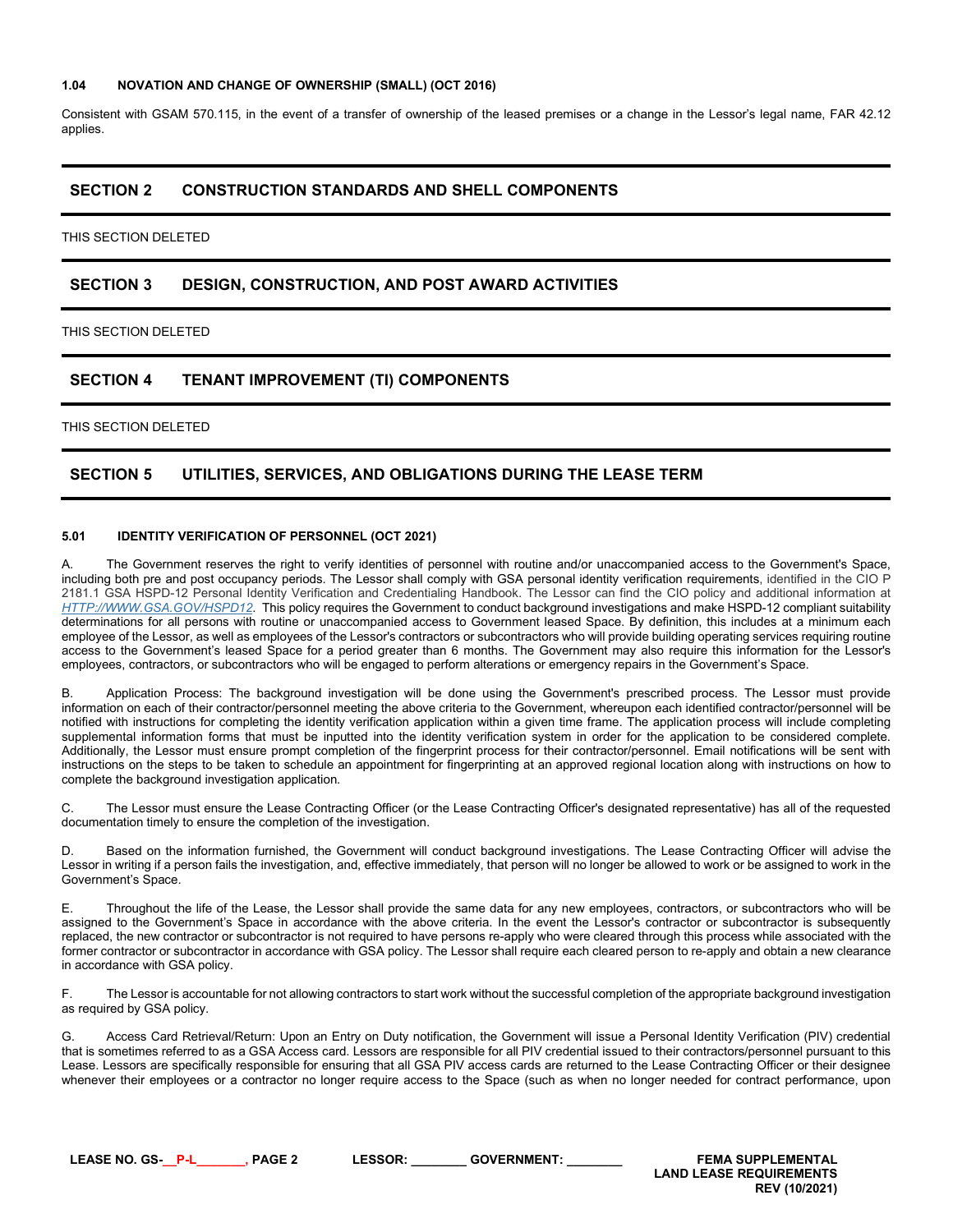completion of the Contractor employee's employment, and upon contract completion or termination). Additionally, the Lessor must notify the Lease Contracting Officer or their designee whenever a GSA PIV Access card is lost or stolen in which event the Lessor may be responsible for reimbursing the Government for replacement credentials at the current cost per PIV HSPD12 credential. Unreturned PIV Access cards will be considered as lost or stolen cards.<br>H The

The Government reserves the right to conduct additional background checks on Lessor personnel and contractors with routine access to Government leased Space throughout the term of the Lease to determine who may have access to the Premises.

I. The Lease Contracting Officer may delay final payment under a contract if the Contractor fails to comply with these requirements.

J. The Lessor shall insert this paragraph in all subcontracts when the subcontractor is required to have physical access to a federally controlled facility or access to a federal information system.

# <span id="page-2-0"></span>**SECTION 6 ADDITIONAL TERMS AND CONDITIONS**

### <span id="page-2-1"></span>**6.01 LAND USE AND ENTITLEMENT (FEMA) (AUG 2017)**

- A. The Government's rights under the Lease for entry, occupation, usage and other rights to the Property extend to all of the following:
	- The Federal Emergency Management Agency (FEMA);
		-
	- (ii) Any of the following assisting FEMA and/or the Government in providing disaster relief:<br>1. Any of FEMA's agencies, employees, and/or contractors and their subcontractors;<br>2. Any other Government agency, including, but Any of FEMA's agencies, employees, and/or contractors and their subcontractors;
		- 2. Any other Government agency, including, but not limited to, the Army Corps of Engineers (the "Army Corps"), the Department of Housing and Urban Development (HUD), and the General Services Administration ("GSA"), including their employees, agents and/or contractors (and subcontractors), which has been specifically assigned by FEMA the mission of assisting in the construction and establishment of temporary housing for disaster assistance recipients;
		- 3. Any private voluntary agency or organization authorized by FEMA to enter the property; and
		- 4. Any state government agency, or its employees, contractors or representatives assisting FEMA or other Government agencies and/or independently providing disaster relief.
	- (iii) Disaster assistance recipients granted occupancy of housing units established within the emergency housing facility.
- B. The Government (including FEMA and other entities listed above) are providing disaster relief to victims of \_\_\_\_\_\_\_\_\_\_\_\_\_\_\_\_\_\_\_\_\_\_\_ which<br>occurred occurred . One type of disaster assistance is temporary housing for disa . One type of disaster assistance is temporary housing for disaster assistance recipients. Use of the property shall be for construction and establishment of temporary housing facilities for disaster assistance recipients and the construction of improvements (including, but not limited to utilities, roads or driveways, and trailer pads) as the Government determines necessary and/or expedient in connection with the establishment and operation of temporary housing facilities.

## <span id="page-2-2"></span>**6.02 LESSOR'S COVENANT TO GRANT EASEMENTS AND TO COOPERATE (FEMA) (OCT 2020)**

The parties acknowledge that the Government's use of the property shall require construction and placement of improvements on the property to permit residential occupancy thereon by disaster assistance recipients. Such use shall also require the installation of sewer, water, electrical utilities, and such other amenities as may be necessary and/or convenient to establish and operate temporary housing facilities. Lessor agrees to reasonably cooperate with the Government in order to accomplish the establishment and operation of the temporary housing facilities, including, where required, securing permits, sign-offs and/or other approvals and government entitlements. Lessor further agrees to grant such easements, rights of way, and other rights of use and or access in and to any portion(s) of Lessor's property (including property not included within the demised premises leased to the Government under this Lease) as may be necessary and/or convenient to accomplish the installation and operation of utilities, roadways for ingress and egress, and other amenities related to the temporary housing facilities, including, but not limited to the grant of a blanket-easement to utility providers and or other service providers. Lessor also agrees to execute such other and further documents, or perform such other acts, as may be necessary to carry out the provisions of this section.

## <span id="page-2-3"></span>**6.03 TAX CONSEQUENCES (FEMA) (AUG 2017)**

Lessor agrees that, should any ad valorem or other tax consequence arise from the Government's use of the property, and installation of improvements thereon, Lessor shall bear all responsibility therefore. Lessor acknowledges and agrees that Lessor's obligation under this section is supported by consideration from the Government under this Agreement.

#### <span id="page-2-4"></span>**6.04 DUE DILIGENCE INSPECTION PERIOD (FEMA) (AUG 2017)**

The Government may enter the property before the commencement date of the Lease to inspect the property and to perform an environmental review. If, within the first thirty days following the commencement date of the Lease, the Government determines, in its sole discretion, that the property is not suitable for its intended purposes or that there are hazardous materials or other materials in or on the property, the Government shall have the right to cancel this Lease by providing written notice to the Lessor, in which case no rental or other payment shall be due and owing. If the Government is unable to perform an inspection and environmental assessment during the first thirty days following the commencement date of the Lease, its right to cancel this Lease as set forth in the preceding sentence shall be extended for fifteen days after it enters the property. Upon termination there shall be no further rights or liabilities on the part of either Lessor or the Government.

## <span id="page-2-5"></span>**6.05 RIGHTS AND OBLIGATIONS (FEMA) (AUG 2017)**

**LEASE NO. GS-\_\_P-L\_\_\_\_\_\_\_, PAGE 3 LESSOR: \_\_\_\_\_\_\_\_ GOVERNMENT: \_\_\_\_\_\_\_\_ FEMA SUPPLEMENTAL** 

**LAND LEASE REQUIREMENTS REV (10/2021)**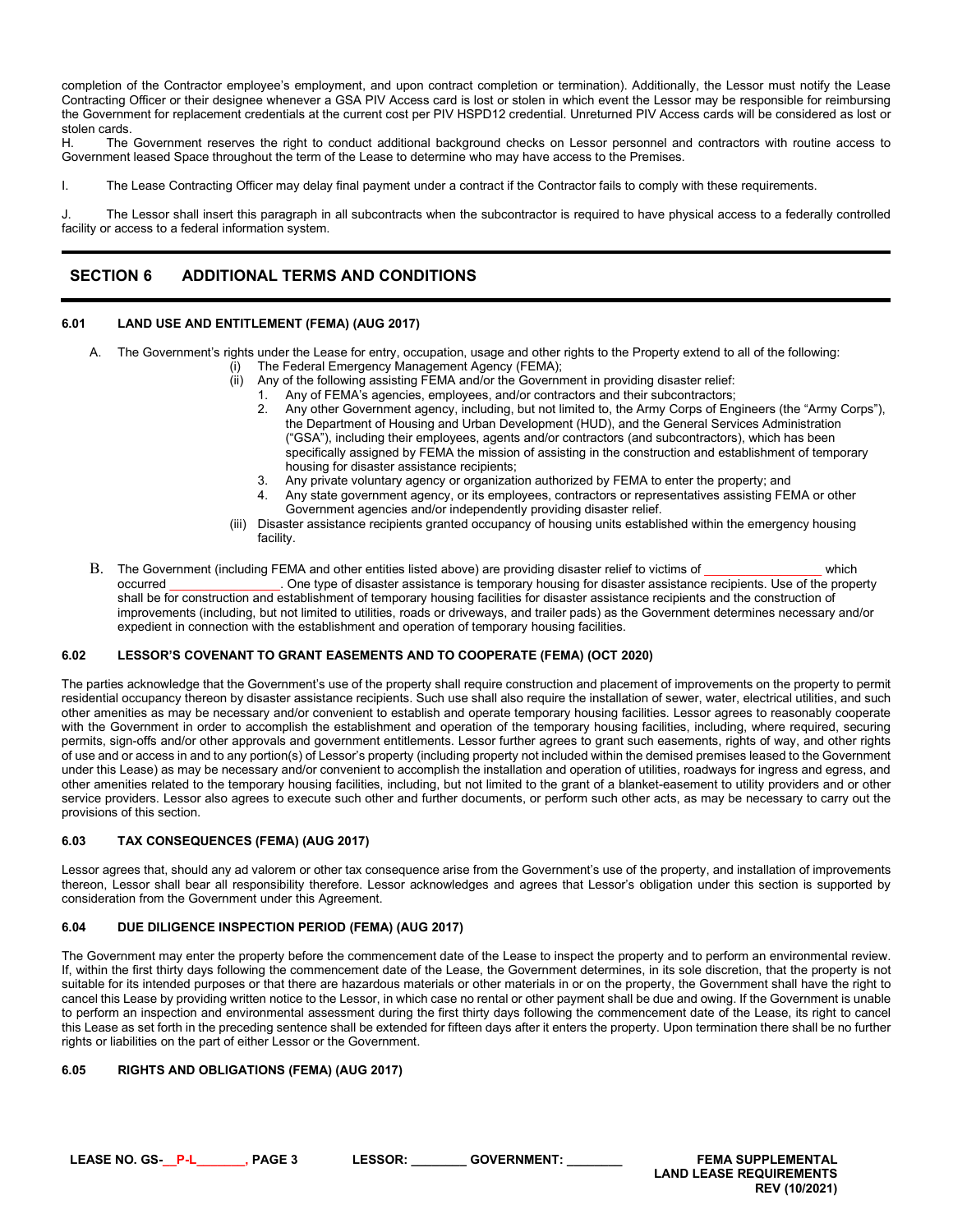All rights, responsibilities and obligations of the Government as Lessee hereunder shall be deemed to be those of FEMA, so that any claim by the Lessor against the Government or other enforcement by the Lessor of any of its rights under the Lease shall be taken by the Lessor against FEMA, and any claim by the Government against the Lessor or other enforcement by the Government of any of its rights under the Lease shall be taken by FEMA. Any communications or notices under the Lease by the Lessor to the Government shall be addressed to the Government point of contact at FEMA set forth above.

#### <span id="page-3-0"></span>**6.06 FEMA INVOICING INSTRUCTIONS (FEMA) (AUG 2017)**

Payment of monthly rental shall be made in arrears. Lessors must submit an invoice at the end of each month to:

Regular Mail: FEMA FINANCE CENTER PO Box 9001 Winchester, Virginia 22604 Express Mail: FEMA FINANCE CENTER 430 Market Street, Winchester, Virginia 22603 Email Address: FEMA-FINANCE-VENDOR-PAYMENTS@FEMA.DHS.GOV

To ensure timely processing, invoices for disaster leases should include the following information:

- Request for payment on company letterhead
- Lease Number (
- Disaster Number (DR-
- 146-0-2 Document Control Number (
- An Invoice Number and Date
- The Period of Performance for Services Rendered

The funds are paid by Electronic Funds Transfer (EFT) based on the information provided in the Lease and on the invoice. The normal processing time for rental payment is 5 to 30 days from receipt at the National Finance Center. If the Lessor has not received payment, he or she should contact: FEMA Finance Main Line 540-504-1900.

### <span id="page-3-1"></span>**6.07 FEMA LEASE CONTACT INFORMATION (FEMA) (AUG 2017)**

Government points of contact for this lease are:

| Primary:   | , FEMA Logistics Manager  |  |
|------------|---------------------------|--|
| Telephone: |                           |  |
|            | (Office)                  |  |
|            | (Cell)                    |  |
|            |                           |  |
| Alternate: | , GSA Contracting Officer |  |
| Telephone: |                           |  |
|            | (Office)                  |  |
|            | (Cell)                    |  |

#### <span id="page-3-2"></span>**6.08 GENERAL CLAUSE SUBSTITUTIONS (FEMA) (OCT 2020)**

The following clauses of GSA Form 3517, attached to this Lease, are hereby deleted in their entirety and the following is inserted in lieu thereof:

- A. GSAR 552.270-33 SYSTEM FOR AWARD MANAGEMENT LEASING (FEB 2020) is replaced with 52.204-7 SYSTEM FOR AWARD MANAGEMENT (OCT 2018) ALTERNATE I (OCT 2018)
- <span id="page-3-3"></span>B. 52.232-33 PAYMENT BY ELECTRONIC FUNDS TRANSFER—SYSTEM FOR AWARD MANAGEMENT (OCT 2018) is replaced with 52.232-34 PAYMENT BY ELECTRONIC FUNDS TRANSFER—OTHER THAN SYSTEM FOR AWARD MANAGEMENT (JUL 2013)

#### **6.09 LAND IMPROVEMENTS (FEMA) (AUG 2017)**

The Lessor shall complete the following improvements within days after occupancy:

A. \_\_\_\_\_\_\_\_\_\_\_\_\_\_\_\_\_\_\_\_\_\_\_\_\_\_\_\_\_\_\_\_\_\_\_\_\_\_\_\_\_\_\_\_\_\_\_\_\_\_\_\_\_\_\_\_\_\_\_ B. \_\_\_\_\_\_\_\_\_\_\_\_\_\_\_\_\_\_\_\_\_\_\_\_\_\_\_\_\_\_\_\_\_\_\_\_\_\_\_\_\_\_\_\_\_\_\_\_\_\_\_\_\_\_\_\_\_\_\_ C. \_\_\_\_\_\_\_\_\_\_\_\_\_\_\_\_\_\_\_\_\_\_\_\_\_\_\_\_\_\_\_\_\_\_\_\_\_\_\_\_\_\_\_\_\_\_\_\_\_\_\_\_\_\_\_\_\_\_\_

#### <span id="page-3-4"></span>**6.10 AUTOMATIC RENEWAL – MONTH TO MONTH (FEMA) (AUG 2017)**

If the Government, with the knowledge and consent of Lessor, continues to remain in or on the Property after the expiration of the Lease term, the Government shall become a tenant from month to month, upon the same terms and conditions.

#### <span id="page-3-5"></span>**6.11 PROVISIONAL ACCEPTANCE (FEB 2021)**

A. At a time of exceptional circumstance, i.e., pandemic, the Government may accept the Space on a provisional basis until such time that a reinspection on-site can occur. In this instance and upon request from the LCO, the Lessor shall provide such documentation (e.g., picture(s), video(s) and/or a representative on-site for a live-stream or 'virtual' walkthrough) to confirm substantial completion. In such an instance the Government may withhold a percentage of lump sum Tenant Improvement payment as a reserve to ensure that all deficiencies and/or punch list item(s) will be addressed

**LEASE NO. GS-\_\_P-L\_\_\_\_\_\_\_, PAGE 4 LESSOR: \_\_\_\_\_\_\_\_ GOVERNMENT: \_\_\_\_\_\_\_\_ FEMA SUPPLEMENTAL LAND LEASE REQUIREMENTS REV (10/2021)**